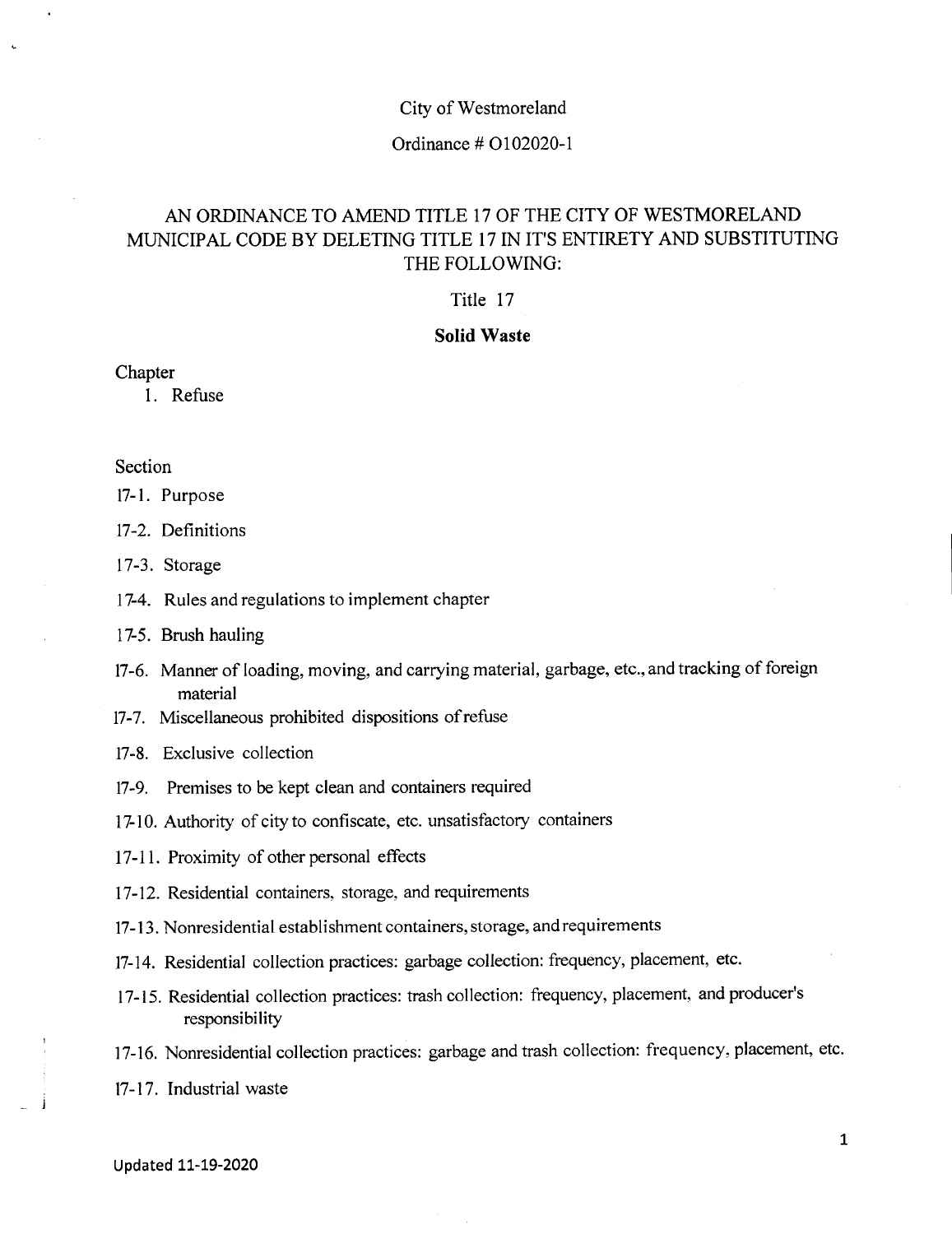17-18. Hazardous refuse

17-19. Cardboard boxes and cartons

17-20. Containers

17-21. Disturbing containers

17-22. Collection service

17-23. Failure to comply

17-24. Bulky and non-burnable items

17-25. Disposal-At a proper resource recovery energy production facility.

#### **Sec. 17-1** Purpose

This chapter is determined and declared to be a sanitary measure for the protection and promotion of the health, safety, and welfare of the citizens of Westmoreland, hereinafter referred to as the City.

#### **Sec. 17-2** Definitions

For the purpose of this ordinance, the following terms, phrases, words, and their derivatives shall have the meaning given herein. When not inconsistent with the context, words used in the present tense include the future tense, words used in the plural include the singular and words in the singular include the plural. The word "shall" is always mandatory.

- (a) "Ashes." All residues resulting from the combustion of coal, coke, wood, or any other material or substances in domestic, industrial or commercial stoves, furnaces, or boilers.
- (b) "Authorized residential container." Shall mean a 96-gallon roll-out cart used in semiautomatic or automated collection.
- (c) "Building materials." Any material such as lumber, brick, block, stone, rock, plaster, concrete, asphalt, roofing shingles, gutters, or any other substances accumulated as the result of repairs or additions to existing buildings or structures, constructions of new buildings or structures.
- (d) 'Bulk container." Shall mean and include enclosed, metal or plastic, dumpster-type containers having a capacity of no less than two cubic yards.
- (e) "Cuttings." All tree limbs, trimmings, shrubbery, etc.
- (f) "Garbage." Putrescible animal and vegetable waste, liquid, or otherwise resulting from the handling, processing, preparation, cooking, and consumption of food and all cans, bottles, and other containers originally used for food stuffs.
- (g) "Garden refuse." All accumulations of plants, stems, roots, vegetables, and fruits remaining after harvest.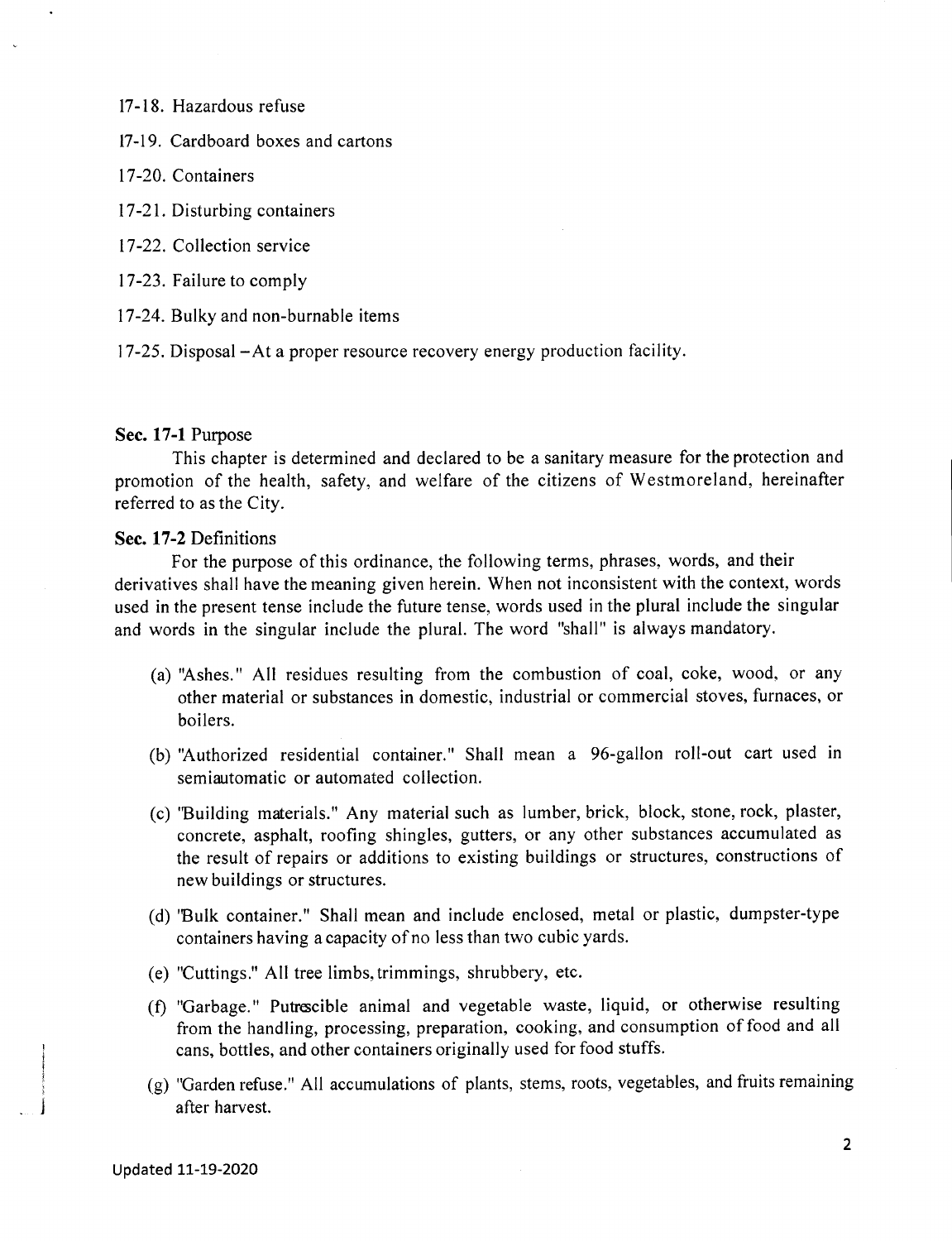(h) ''Hazardous refuse. " Any chemical, compounds, mixture, substances, or article which may constitute a hazard to health or may cause damage to property by reason of being explosive, flammable, poisonous, corrosive, unstable, irritating, radioactive, or otherwise harmful refuge.

### **The following is a list of substances which should not be placed with solid waste collected by the** City.

- 1. Flammable liquids, solids, or gases such as gasoline, benzene alcohol, or other similar substances;
- 2. Any material that could be hazardous or injurious to City employees or which could cause damage to City equipment and/or facilities;
- 3. Hazardous waste as defined in Tennessee Code Annotated 68-212- 104(7) and household hazardous waste as defined in Tennessee Code annotated 68 -211- 802(a)(7);
- 4. Construction waste consisting of materials from· construction, demolition, remodeling, construction site preparation including, but not limited to, rocks, bricks, dirt, debris, fill, plaster, guttering and all types of scrap materials;
- 5. Hot materials such as ashes, cinder, etc.'
- 6. Infectious waste including, but not limited to, those classified by the following:
	- (a) Isolation wastes Wastes contaminated by patients who are isolated due to communicable disease as provided in the U.S. Center for disease Control Guidelines for Isolation Precautions in Hospitals (July 1983).
	- (b) Cultures and stocks of infectious agents and associated biological cultures and stocks of infectious agents, including specimen cultures from medical and<br>nathological laboratories, cultures and stocks of pathological laboratories, cultures and infectious agents from research and industrial laboratories, waste from the production of biological, discarded liceand attenuated vaccines;
	- (c) Laboratory waste which has come into contact with cultures and stocks of etiologic agents or blood specimens. Such wastes include, but are not limited to, culture dishes, blood specimen tubes, devices used to transfer, inoculate and mix cultures, paper and cloth which has come into contact with cultures, and stock of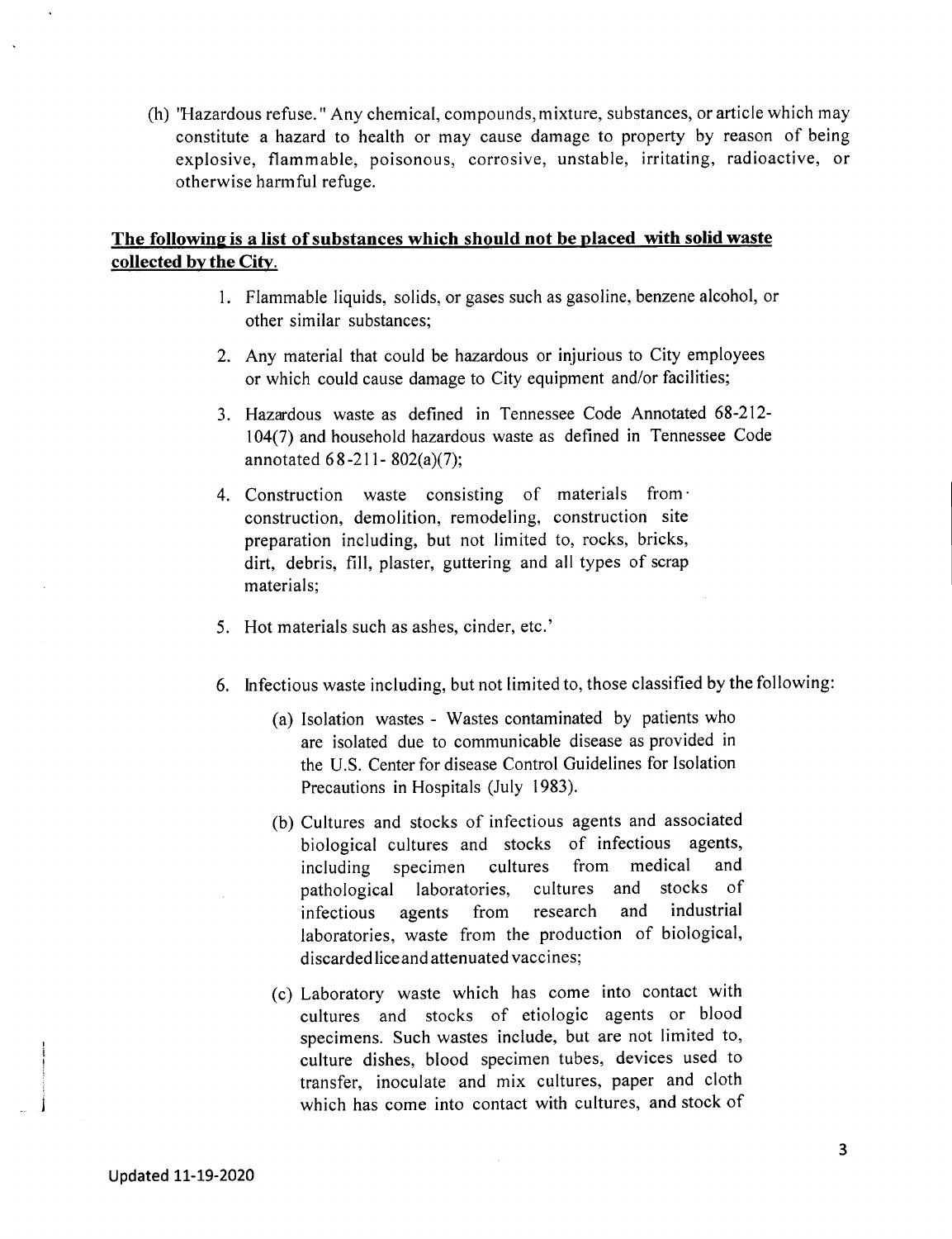etiologic agents;

- (d) Human blood and blood products Waste human blood and blood products such as serum, plasma, and other blood components;
- (e) Pathological waste Pathological waste such as tissues, organs, body parts, and body fluids that are removed during surgery and autopsy;
- (f) Discarded sharps All discarded sharps, e.g., hypodermic needles, syringes, Pasteur pipettes, broken glass, scalpel blades, etc., used in patient care, medical research, or industrial laboratories;
- (g) Contaminated animal carcasses, body parts and bedding of animals that were intentionally exposed to pathogens in research, in the production of biological or in vitro testing of pharmaceuticals.
- 7. Human and/or animal remains.
- (i) "Industrial waste." All waste peculiar to industrial, manufacturing, or processing plants.
- (j) "Litter." All garbage refuse, and trash and all other waste material which. if thrown, deposited, or left unattended as herein prohibited, tends to create a danger to public health, safety, and welfare.
- (k) "Nonresidential establishments." Any establishment except those defined under residential establishments. Nonresidential establishments shall be divided into the following categories:
	- (1) Commercial which shall include restaurants, motels, hotels, private cemeteries, retail and wholesale business establishments, and offices where a product is not manufactured.
	- (2) Industrial which shall include all manufacturing and fabricating businesses.
	- (3) Governmental which shall include local, State, and Federal governmental agencies.
	- (4) Educational facilities which shall include all public schools and universities.
	- (5) Religious-which shall include all churches, synagogues, church-operated or affiliated agencies.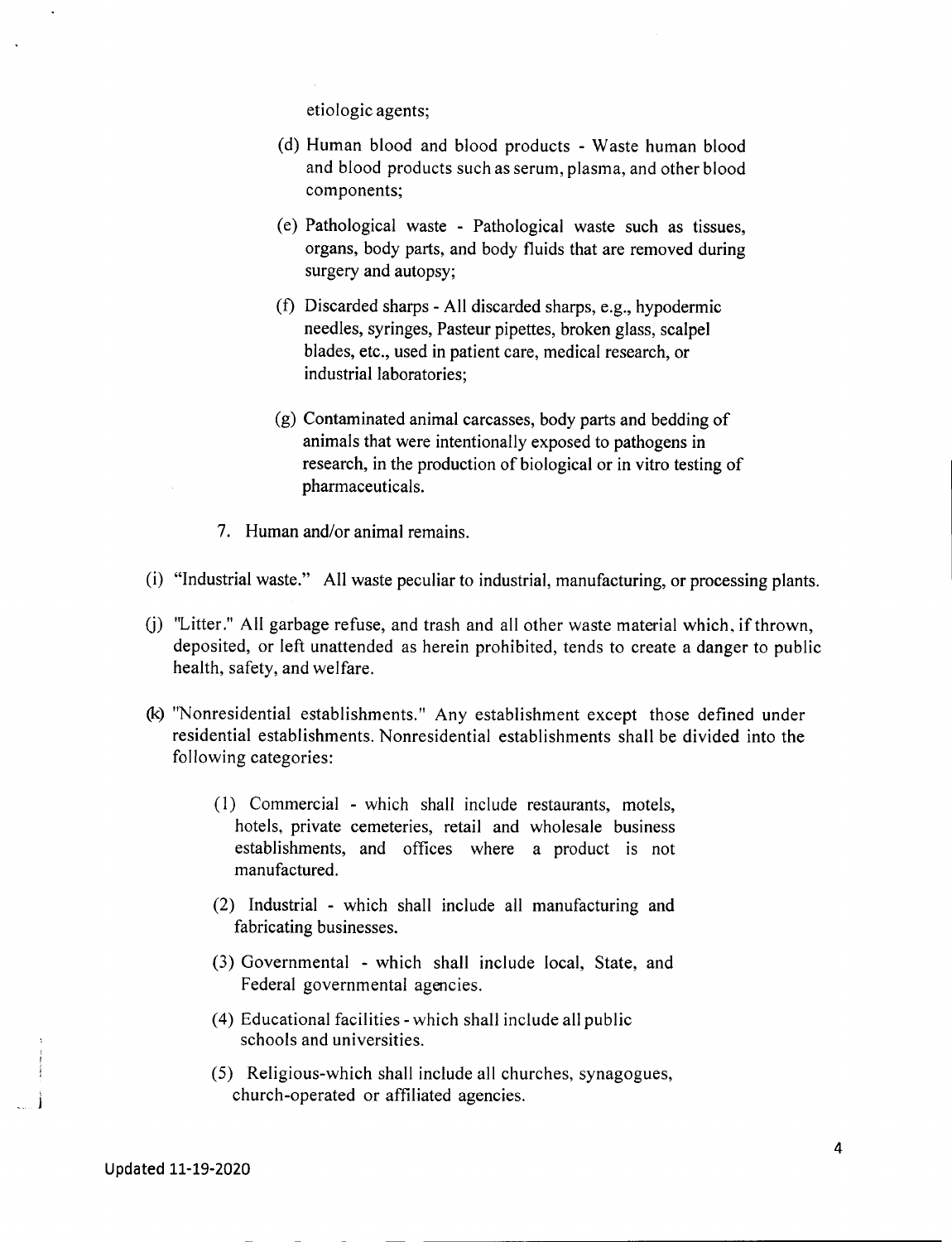- (6) Fraternal, social, and professional clubs and organizations - which shall include lodges, social clubs, labor unions.
- (7) Professional which shall include all hospitals, doctors' offices and clinics, lawyers' offices, animal hospitals and clinics.
- (8) Private educational facilities which shall include all nonpublic schools, colleges,anduniversities.
- (I) "Park." A park, reservation, playground, recreation center, or any other public area in the City, and devoted to active or passive recreation.
- (m) "Private premises." Any dwelling, house, building, or other structure, designed or used either wholly or in part for private residential purposes, whether inhabited or temporarily or continuously uninhabited or vacant, and shall include any yard, ·grounds, walk, driveway, porch, steps, vestibule, or mailbox belonging or appurtenant to such dwelling, house, building, or other structure.
- (n) 'Producer." Either the person responsible for the ashes, garbage, refuse, trash, industrial waste, and any other waste material or the occupant of the place or building in which such is produced or in which the person responsible for such has a place of business or residence.
- (0) "Public place." Any and all streets, sidewalks, boulevards, alleys, or other public ways and any and all public parks, squares, spaces, grounds, and buildings.
- (p) 'Refuse." All putrescible and non-putrescible solid wastes (except body waste) including garbage, trash, industrial waste, ashes, street cleanings, dead animals, and abandoned automobiles.
- (q) 'Residential establishments." Shall include single or multiple-family dwelling units up to and including apartment's complexes, condominiums, or mobile home parks of four units or less.
- (r) ''Trash.'' Non-putrescible solid wastes consisting of both combustible and noncombustible wastes such as paper, boxes, cloth, wrappings, crates, grass clippings, cuttings, leaves, glass, and similar material. **It** shall not include bulky refuse meaning stoves, refrigerators, water tanks, washing machines, furniture, automotive parts, tires, bedding, furnaces, or similar bulky material having weight greater than 50 pounds and/or a volume greater than 30 gallons. Trash shall be divided into three categories:
	- (1) Household trash waste accumulation of paper, sweepings, dust, rags, bottles, cans or other matter of any kind, other than garbage, which is usually attendant to housekeeping.
	- (2) Yard Trash cuttings, leaves, grass clippings, etc. resulting

 $\blacksquare$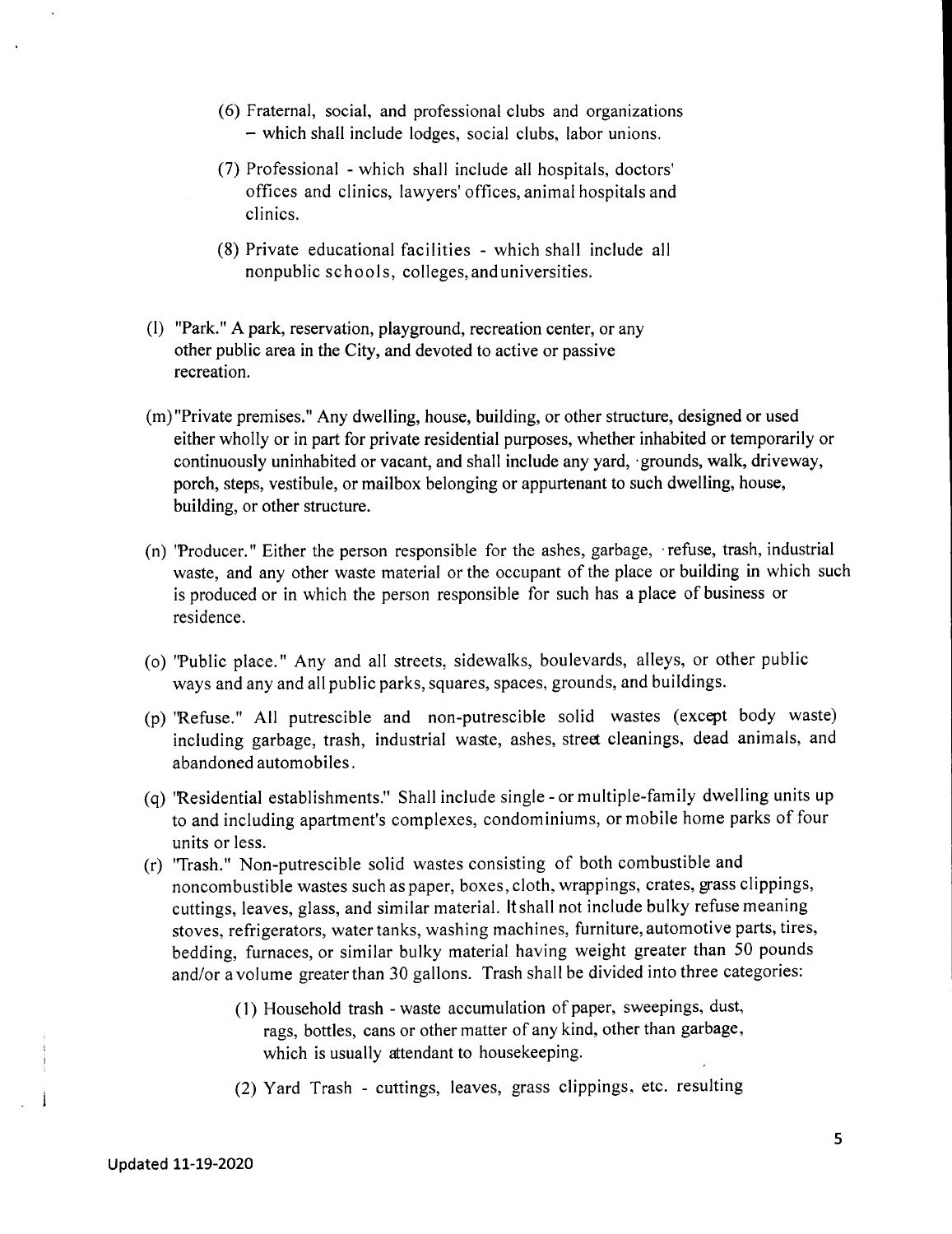from normal maintenance and care of landscaped, manicured grounds and lawns but does not include cuttings and leaves from that portions of grounds that have been left in its natural state without annual maintenance.

- (3) Business trash shall mean any waste accumulation of dust, paper, cardboard, excelsior, rags, or other accumulations other than garbage, household trash, or industrial waste which are usually attendant to the operation of stores, offices, and similar businesses.
- (s) ''Vacant property." Shall mean all parcels of land without any permanent dwelling or business structure that have remained vacant for a period of two year without routine maintenance to the yard and grounds. This shall also include portions of grounds and/or yards left in their natural state.

### Sec. 17-3 Storage

Refuse produced by keepers and/or owners of nonresidential establishments shall be contracted through a waste disposal company.

Sec. 17-4 Rules and regulations to implement chapter

The Public Works Director may make such necessary or desirable rules and regulations as are not inconsistent with the provisions of this chapter in order to aid in its administration and in order to ensure compliance and enforcement.

#### Sec. 17-5 Brush hauling

The city does not haul brush but it may be taken to the area about the city lake for drop off Monday- Friday from 9- 3:00. You may need to contact the Public Works Director or City Hall to Make sure the gate is open.

Sec. 17-6 Manner of loading, moving, and carrying material, garbage, etc., and tracking of foreign material

The owner, lessee, or operator of every vehicle engaged in hauling any sand, gravel, dirt, stone, rock, brick, coal, limestone, limestone dust, asphalt, garbage, trash, or any material which may, as a result of such vehicle's movement, be likely to blow, fall, or be scattered on or along City streets and alleys shall maintain such a vehicle in a secure condition and shall direct and supervise the loading of said vehicle in such a manner as to prevent any portion of such materials, products, or substances from falling, blowing, or being scattered on City streets or alleys as per current TOOT Standards. Nor shall garbage or other materials offensive to the sight or smell be removed or carried on or along the streets and alleys of the City unless it be in trucks having watertight beds or boxes with proper cover.

Sec. 17-7 Miscellaneous prohibited dispositions of refuse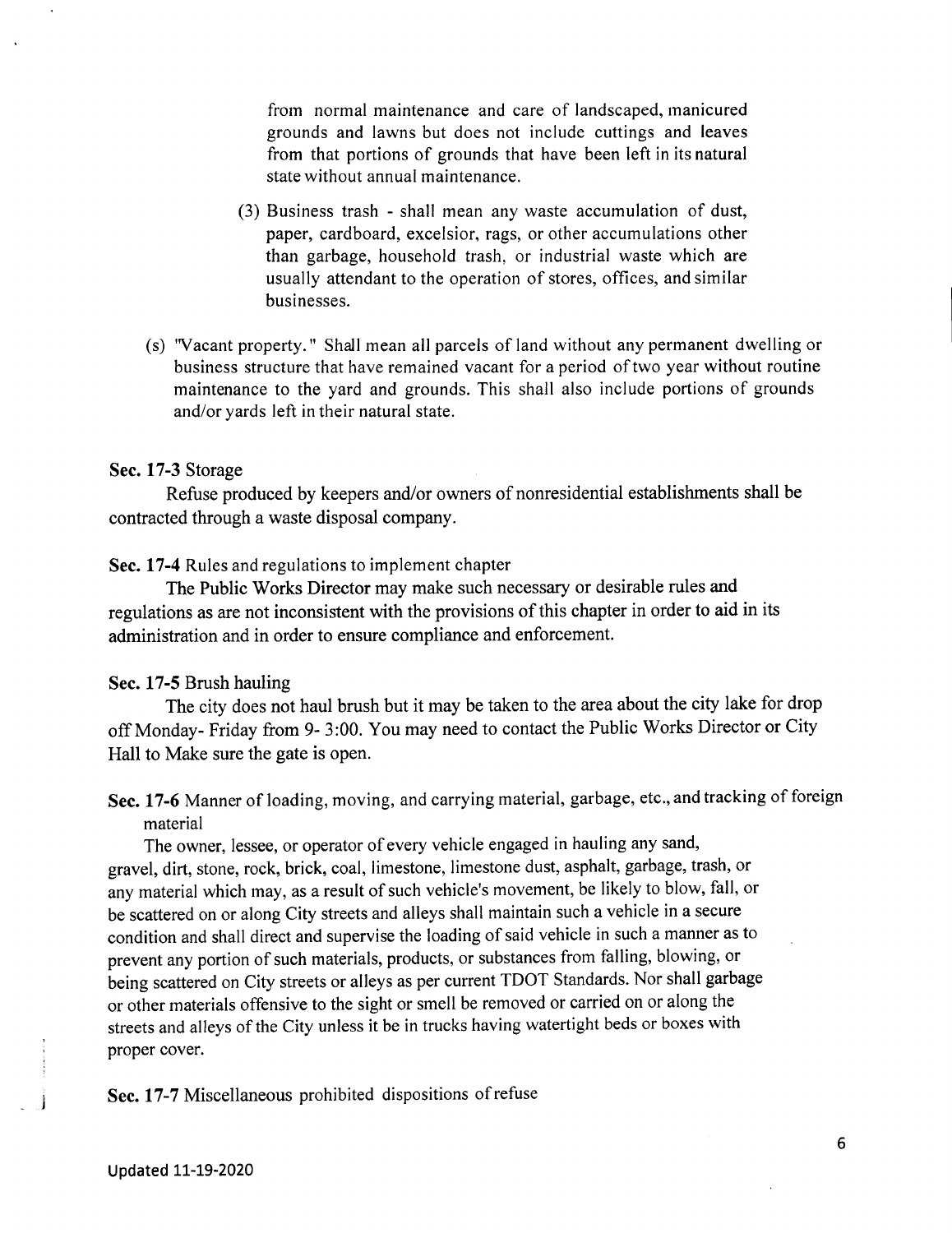No person shall place any refuse in any street, alley, or other public place or upon any private property, whether owned by such person or not, within the city except it be in proper containers for collection or under express approval granted by the Public Works Director. Nor shall any person throw or deposit any refuse in any stream, drainage way, or body of water.

Any unauthorized accumulation of refuse on any premises is hereby declared to be a nuisance and is prohibited. Failure to remove any existing accumulation of refuse within 14 days after the effective date of this chapter shall be deemed violation of this chapter.

No person shall cast, place, sweep, or deposit anywhere within the city any refuse in such a manner that it may be carried or deposited by the elements upon any street, sidewalk, alley, drainage way, sewer, parkway, or other public place, or into any occupied premises, within the City.

### **Sec. 17-8** Exclusive collection

It shall be unlawful for any person other than the City or its authorized contractor to engage in the business of collecting, removing, and disposing of refuse in the City except those private collectors specifically authorized by the City. The City shall establish rules and regulations to be adopted by the City Council to govern the activities of such private collectors. This does not prohibit establishments from collecting and hauling their own refuse so long as such refuse is stored, collected, and hauled as prescribed in this chapter.

#### **Sec. 17-9** Premises to be kept clean and containers required

All persons within the City are required to keep their premises in a clean and sanitary condition, free from the accumulation of refuse except when stored as provided in this chapter.

It shall be the duty of every person in possession, charge, or control of any premises of a residential establishment, where garbage or trash containers, specified herein, for the deposit of garbage and trash generated on the premises.

#### Sec. 17-10 Authority of city to confiscate, etc. unsatisfactory containers

Containers used for the deposit of garbage in a 96-gallon roll-away cart, business trash, and/or household trash shall be in such good condition that collection thereof shall not injure the person collecting the contents nor be unsuitable for the healthful and sanitary storage of refuse substances. The City is hereby authorized to confiscate or to remove unsatisfactory containers from the premises of residential establishments that do not comply with the requirements of this article; City shall replace damaged carts that were purchased from the city. Lost or stolen carts are the responsibility of the property owner.

### **Sec. 17-11** Proximity of other personal effects

Garbage and trash shall not be stored in close proximity to other personal effects which are not desired to be collected but shall be reasonably separated in order that the collector can clearly distinguish between what is to be collected and what is not to be collected. Personal effects stored or placed within three feet of a container or pile of trash

7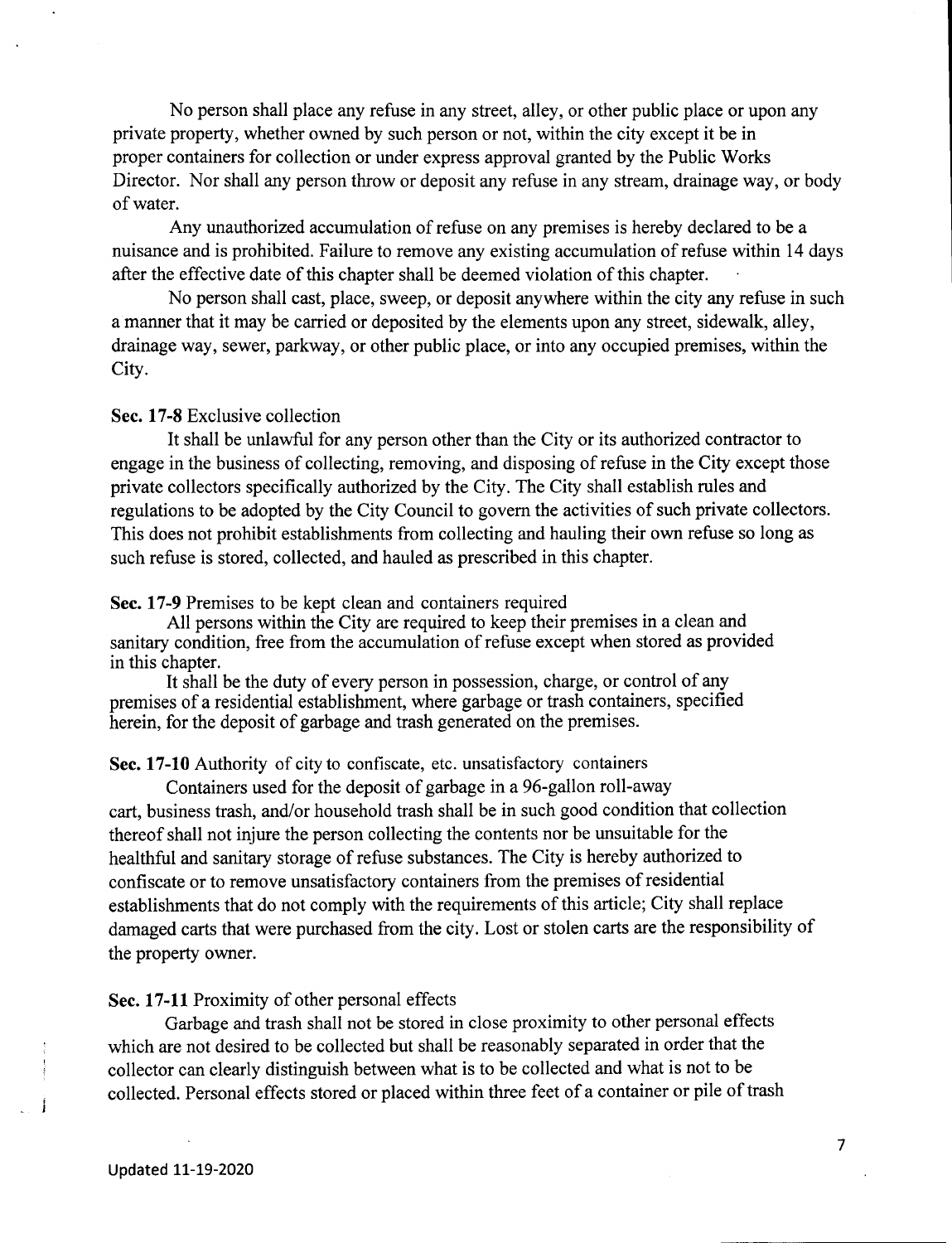shall be prima facie presumed to be to be garbage or trash.

Sec. **17-12** Residential containers, storage, and requirements

Authorized residential containers shall be as defined in section 17-2 herein. Lids or covers of such containers shall be kept tightly closed and water tight at all times other than when refuse is being deposited therein or removed therefrom. Refuse may be stored for collection in the following manner: Garbage and household trash shall be stored in a 96-gallon roll-away cart.

- (a) Small limbs and twigs, grass clipping, small amounts of leaves and vines shall be stored in disposable containers such as plastic bags with no container exceeding 50 pounds in weight when full.
- (b) Leaves may be placed in plastic bags at the curbside for collection.

Sec. **17-13** Nonresidential establishment containers,storage, and requirements

Refuse produced by keepers and/or owners of nonresidential establishments shall be contracted through a waste disposal company.

Sec. 17-14 Residential collection practices: garbage collection: frequency, placement, etc.

- (a) Itis required that all residents that have Westmoreland water and sewer service shall also have trash collection.
- (b) Cold ashes, garbage, and household trash shall be collected from each residential establishment at least once a week. The Public Works Director is authorized and directed to prepare schedules for regular collection of refuse.
- (c) Residential collection shall be made from curbside and approved City alleys. Where there is no alley or curbside, containers shall be located at pavement edge or as indicated by the Public Works Director. Alley collection service may be denied to residential establishments by the Public Works Director if such alley is not easily accessible to the city garbage truck.
- (d) Domestic producers of ashes, garbage, and household trash shall provide sufficient container space to hold one week's accumulation of refuse not to exceed two authorized residential containers.
- (e) All residents, except those approved for special assistance due to age, disability, or illness (or as listed in (g) below), shall place their wheeled containers at curbside or street side no later than 7:00 a.m. on the date of anticipated collection. Where streets are used by the refuse collectors, containers shall be placed adjacent to and back of the curb, or adjacent to and back of the street pavement line if there is no curb, at such times as shall be scheduled by the City for the collection of refuse

- j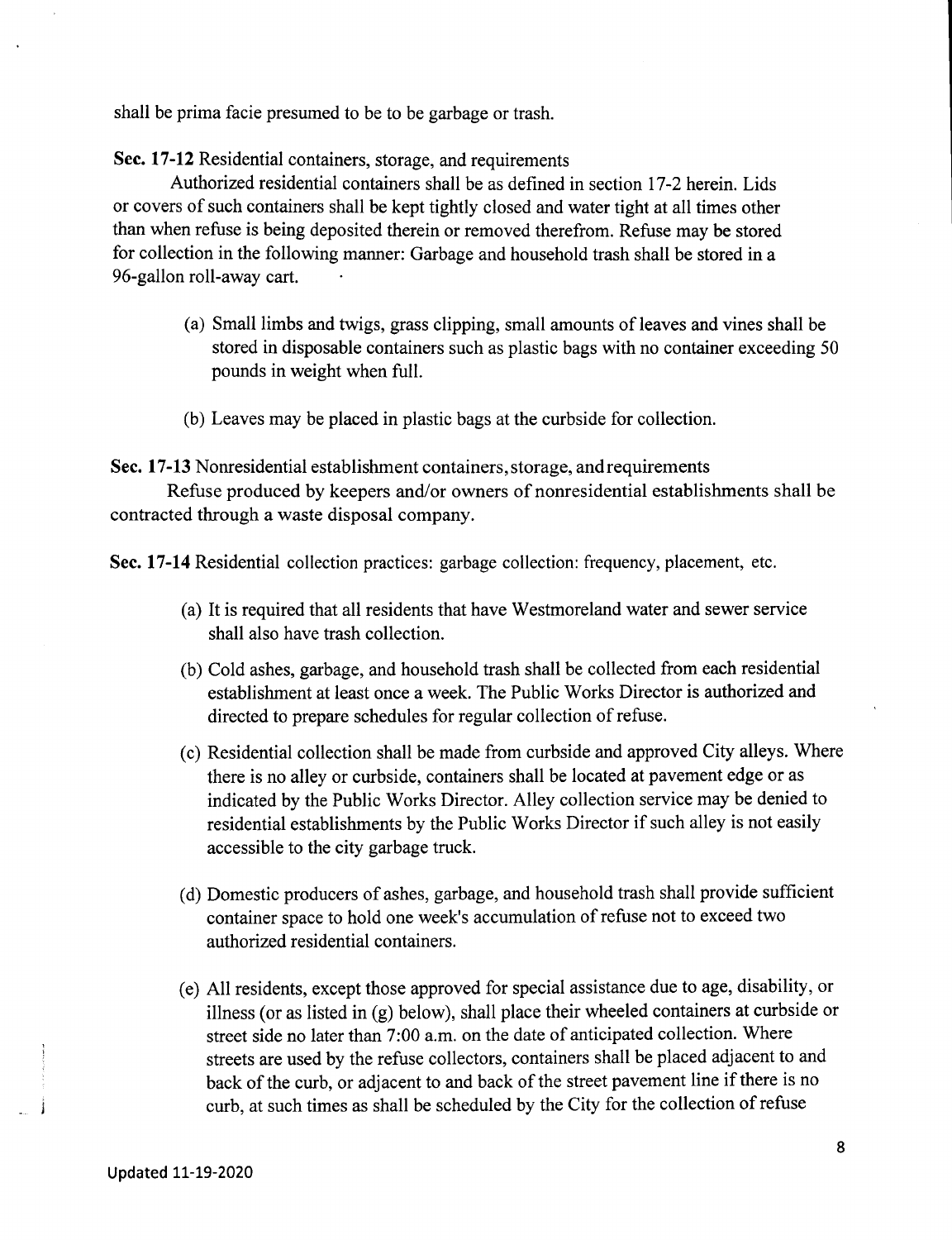therefrom. As soon as practicable, but no later than 7:30 p.m., after such containers have been emptied, they shall be removed by the owner or occupant to within, or to the rear of, the premises and away from the street line until the next scheduled time for collection. Trash collection pens; trailers etc. shall not be allowed for the purpose of trash accumulation.

- (f) Application for exemption to the requirements of (d) above may be made by any resident who is unable to push the container to the curb due to age, infirmity, illness, or disability and who does not have an able-bodied person in the residence. A doctor's statement may be required by the Public Works Director for backyard pickup.
- (g) Failure to comply. Any person or agent thereof, who shall fail, neglect, or refuse to comply with the provisions of this chapter, specifically sections 17-3 and 17-4, shall be .deemed to be guilty of an offense.

Sec. **17-15** Residential collection practices: trash collection: frequency, placement, and producer's responsibility

- (a) Trash shall be collected from each residential establishment on a schedule developed by the Public Works Director.
- (b) Trash collection shall be made from curbside only. Where there is no curb, containers and/or refuse shall be located as indicated in section 17-14 (b).
- (c) Leaves placed in plastic bags for collection shall be collected at curbside only. The placing of leaves in public streets, gutters or over storm drains is expressly prohibited. Collection of leaves, during· the leaf season, shall be provided to each residential establishment as often as possible. Leaves should be collected in a maximum of 6 bags per week.
- (d) Trash or any other refuse not stored and placed as provided in sections 17-9 through 17- 15 shall be removed from the premises by producer at his expense. The following items of refuse shall also be removed by the owner and/or producer at their expense:
	- (1) Building material as defined in section 17-2, whether generated by the contractor or the owner or any other person.
	- (2) Garden refuse as defined in section 17-2.
	- (3) Refuse including brush, leaves, stumps, vines, or any materials resulting from the cleaning or the clearing of vacant property as defined in section 17-2, whether such cleaning or clearing was done by a contractor or by the owner or any other person.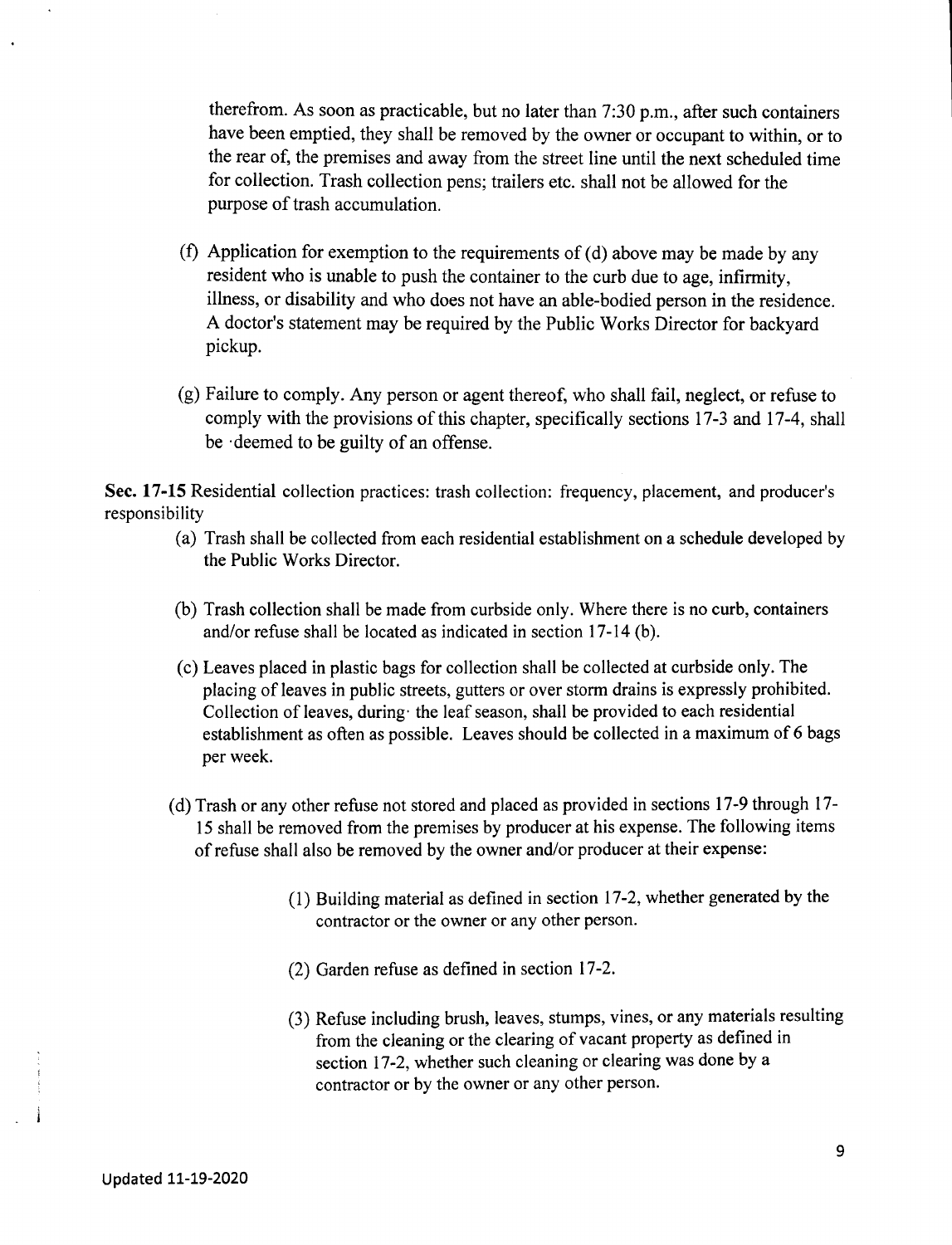- (4) Any refuse so resulting from the maintenance of yard, grounds, and residences such as refuse removed from the property after the owner was ordered to remove such refuse by the City health inspector or any other authorized City official.
- (5) Automobile, truck, tractor, and other vehicle tires. batteries and any other motor vehicle parts shall be disposed of by owner or producer.
- (6) Any trash pushed or pulled into piles by mechanical means shall be disposed of by owner or producer.
- (7) Any trash resulting from work performed by contractors or any other person for economic gain, whether such gain is in the form of cash or barter, shall be removed by the owner, occupant, or producer all landlord, clean-outs or evictions shall be removed at owners' expense as defined in Section 17-3 and 17-4.
- (8) Any other trash or refuse, except certain household items and appliances weighing in excess of 50 pounds or having a volume of more than 30 gallons, shall be removed by the producer.

Sec. **17-16** Non-residential collection practices: garbage and trash collection: frequency, placement, etc.

> a. The City of Westmoreland does not provide nonresidential collection (outside city limits customers).

### Sec. **17-17** Industrial waste

The collection and disposal of industrial waste shall be the responsibility of the owner, lessee, occupant, or producer. The City does not provide service to industrial businesses.

## Sec. **17-18** Hazardous refuse

No hazardous refuse, as defined in Section 17-2, shall be placed in any receptacle, container, or unit used for refuse collection by the City. The collection and disposal of such refuse shall be the responsibility of the owner, lessee, occupant, or producer.

Sec. **17-19** Cardboard boxes and cartons

Prior to being deposited as refuse for collection in approved containers, all cardboard boxes, cartons, and crates shall be completely collapsed.

## Sec. **17-20** Containers

(a) The city will offer suitable new 96-gallon roll out containers for sale at the prevailing rate, payable to the City of Westmoreland. Presentation of receipt to the public works director will cause the container to be delivered to the address shown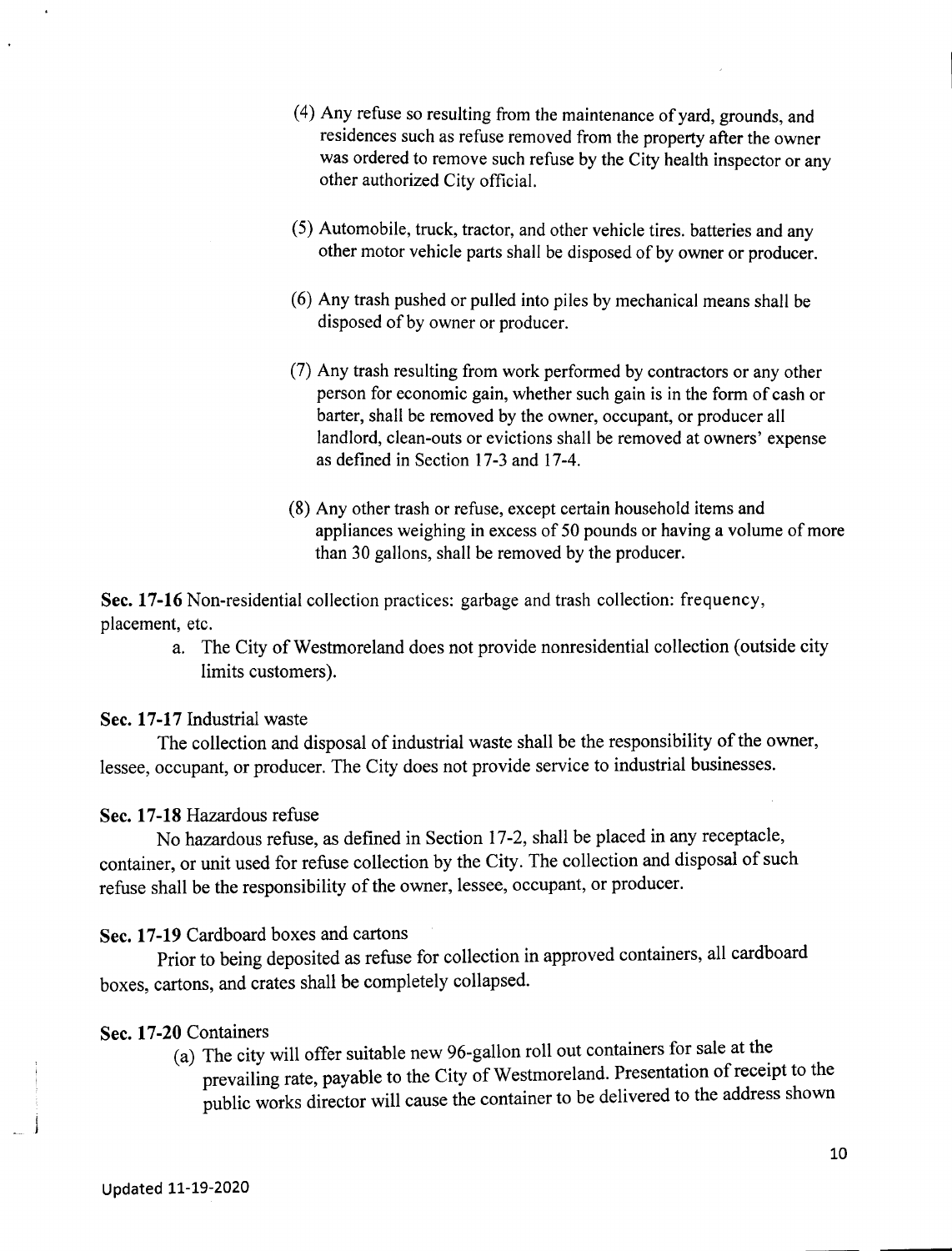on receipt. The cart purchased is the responsibility of the customer for any loss or stolen issues.

- (b) Itshall be mandatory that all refuse picked up by the City be first placed in wheeled refuse containers approved by the City as follows:
	- (1) Each owner, occupant, or other responsible person, as aforesaid, shall be responsible for keeping the refuse container clean and sanitary in compliance with health and sanitation requirements and shall keep container lids closed at all times. The container shall not be filled to overflowing. No refuse shall be placed in the container until such refuse has been drained of all free liquids.
	- (2) The City shall be responsible for replacing the refuse container if it becomes damaged or dilapidated to the point where it cannot be safely dumped by equipment used by the City for that purpose.
	- (3) Each owner, occupant, or other responsible person using or occupying any dwelling and/or building within the City limits shall be limited to a maximum of two 96-gallon wheeled refuse containers, except as allowed in section 17-22 (d) and shall pay the most recent price paid by the city for each wheeled cart purchased from the city.

### Sec. **17-21** Disturbing containers

No unauthorized person shall uncover, rifle, pilfer, dig into, tum over, or in any other manner disturb or use any refuse container belonging to another. This section shall not be construed to prohibit the use of public refuse containers for their intended purpose.

Sec. **17-22** Collection service

- (a) Supervision and control. Collection, conveyance, and disposal of refuse by the City shall be done regularly in accordance with an announced schedule under the supervision of the Superintendent of Public Works or his designee.
- (b) A refuse collection fee at the prevailing rate per month for two refuse containers for commercial customers receiving refuse collection service from the City of Westmoreland, Tennessee, is hereby established. Said refuse collection fee shall be billed to each such owner, occupant, and entity monthly on the utility billing from the City of Westmoreland, Tennessee. Failure to pay said refuse collection fee shall result in discontinuance of water service pursuant to procedures set out in T.C.A. Section 65-32-104 and 105 which are hereby adopted and incorporated herein by reference.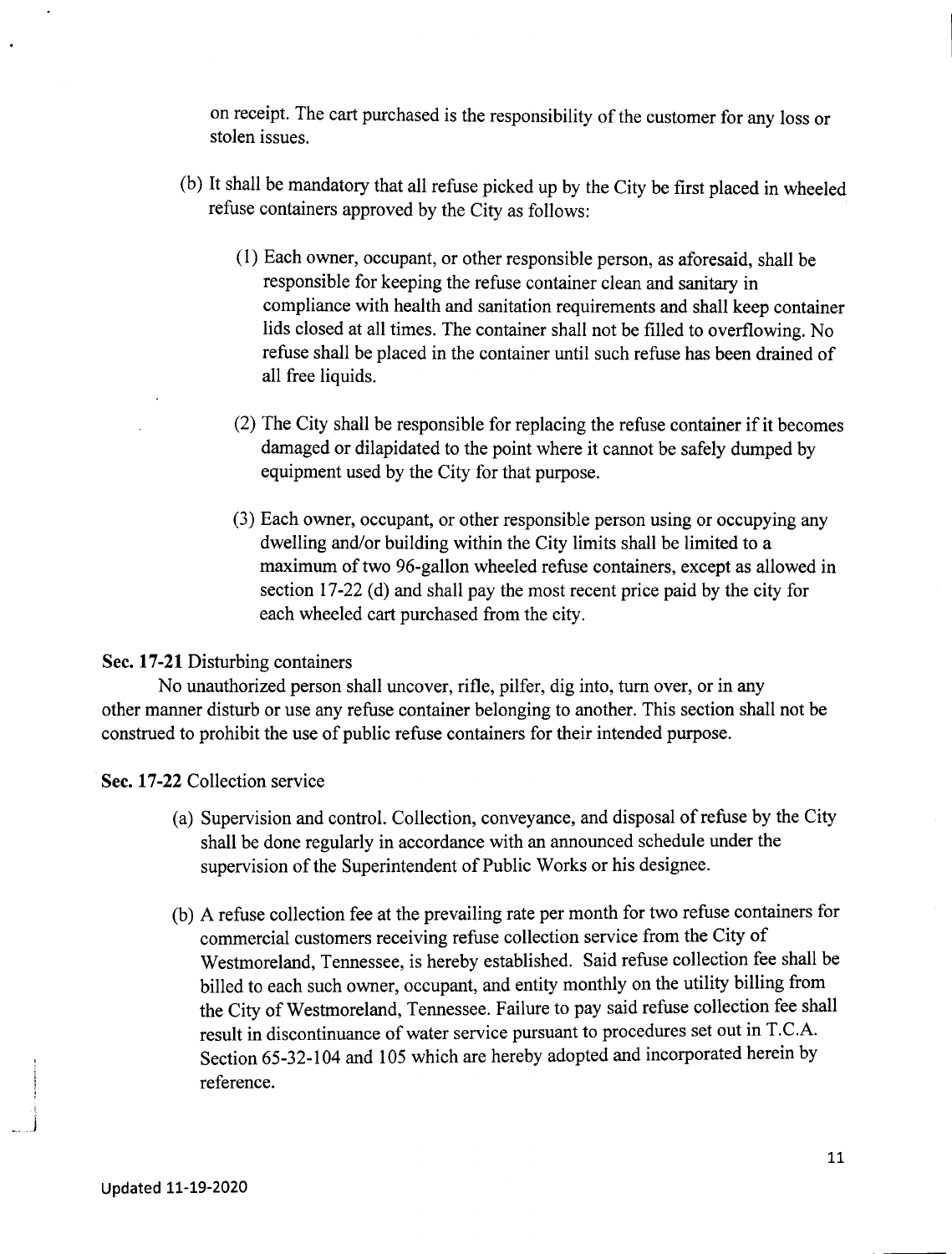- (c) C~llection of excess refuse. Each owner, occupant, or other responsible person using or occupying any building or other premises where more refuse accumulates each week than can be stored in two-wheeled containers must make other arrangements for collection and disposal of such excess refuse in a manner conforming with provisions of this chapter.
- (d) Multifamily dwellings may purchase and use additional wheeled refuse containers not to exceed a maximum of twenty (20) wheeled refuse containers. This provision is to serve small apartment complexes of 20 or less units. Such multifamily dwellings shall be provided once per week pickup service with all refuse containers to be brought to a central pickup point as designated by the Public Works Director.

### Sec. **17-23** Failure to comply

Any person, persons, firm, association, corporation, or agent thereof who shall fail, neglect, or refuse to comply with the provisions of this chapter, specifically sections 17-3 and 17-4,shall be deemed to be guilty of an offense and shall be punishable under the general penalty clause of this code.

### Sec. **17-24** Bulky and non-burnable items

The City normally offers a cleanup day in the spring and the fall. On this day the City will accept bulky and non-burnable items. The City does not pickup items unless the resident is disabled with no one living in the residence of able body to drop off.

Sec. 17-25 Disposal - At a proper resource recovery energy production facility.

All solid waste collected by any person, film, or entity within the boundaries of the City shall.be delivered to the proper resource recovery for processing.

#### Transition Plan:

Everything in this ordinance will be effective *1/1/2021* except the 96-gallon trash can requirement and the trash can pens will need to be removed by the property owner by December 31, 2020. The trash cans will be phased in with everyone expected to have the can by January 1, 2022. You can pre-purchase a can at City Hall at a cost of the prevailing rate payable at City Hall or the cost can be added to your water bill over four months unless other payment arrangements are made by contacting City Hall. We will order the cans in lots of 100 so we will wait until we get 100 orders and then order them. Once the entire amount is paid, a can will be delivered to your residence. Until all residents have the 96 gallon can, residents will be allowed no more than 2 cans or 5 bags of trash per week. A continuation of this violation will result in an additional charge added to your bill. If a resident has a 96 gallon can that rolls and has a lid it can be inspected by the public works department and approved for use.

All ordinances or parts of ordinances in conflict herewith are hereby repealed.

.<br>أ